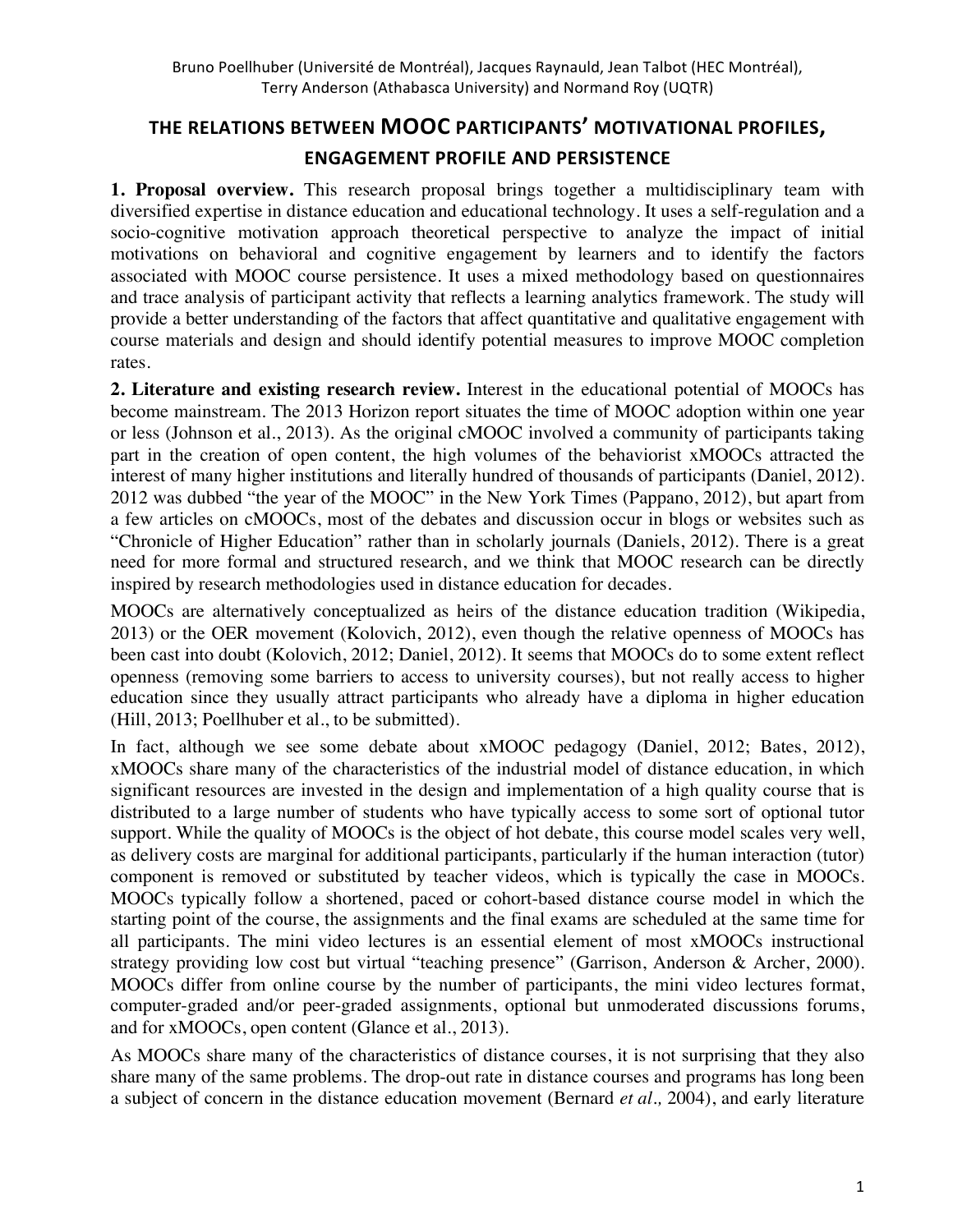on completion rates seems to show that the problem is much more acute in MOOCs, with completion rates usually ranging between 15% and 20% (Daniel, 2012; Yuan et al., 2013; Jordan, 2013). Considering that MOOCs typically remove many of the tutor-interaction components and other student-support provisions typically used by distance education institutions to alleviate their drop-out rate problem, the lower completion rate is not surprising. Kizilcec et al. (2013) redefine completers, however, demonstrating that the profile of MOOC participants is diverse, the 'auditing' type (at least 9%) staying engaged with the video lectures for the entire class, even though they have no intention of completing the assignments and earning the course credits. MOOCs low persistence rates are the object of a lot of discussion and debate. MOOCs challenge both definitions of completion and of participation. If literature reports generally low completion rates, no scientific articles published to date in peer-reviewed journals have implemented an approach aiming at understanding completion or withdrawal behaviors from participants perspective.

MOOC participants register for a variety of reasons, ranging from curiosity to mandatory professional development, but an overwhelming 95% of the participants who answered our first survey were taking the course primarily to gain the knowledge offered (Poellhuber et al., to be submitted). While at first sight this appears to be a quite intrinsic and self-determined form of motivation (Ryan and Deci, 2000), in fact, the reasons participants seek content knowledge and their personal objectives vary quite a bit along a self-determination continuum. How can we gain a better understanding of how participants engage with the course materials in light of these initial intentions? Are these attitudes and motivations associated with persistence?

**3. Context.** EDUlib (http://edulib.hec.ca for "Education Libre" or Open Education) was the HEC ("Hautes Études Commerciales") Montreal response to the burgeoning MOOC movement. HEC Montreal is the premier business and economic research and teaching institution in Quebec and acts as the business faculty of the University of Montreal (Canada's second largest university). Even if the School has some programs offerings in English, it was felt that the anglophone market for MOOCs was very well covered by Coursera, EDx and Udacity initiatives and it was decided to focus on the francophone clientele, which is very important in Canada, Europe, Haïti and Africa. HEC Montreal wanted to be the first university to offer MOOCs in French so they acted quickly and launched their first course, *Introduction to mMrketing*, in the fall 2012. Since then two more followed in 2013: *Understanding Financial Statements* and *Economic Problems and Policies*. The courses were completely free and open to everyone with a computer and an Internet access. The most recent course ("Economic Problems and Policies") is the object of this proposal. Since the school has been successfully using the Sakai open source LMS for a number of years to support its own courses, the decision was made to use Sakai as the delivery platform for the EDUlib courses. While the majority of participants were French-Canadian, more than 36% are from Haiti or French African countries. Edulib courses follow a classical and typical xMOOCs pattern (Glance et al., 2013) which consists of sequencing the course in modules (sequences) (usually weeks), each module (sequence) being essentially constituted of short video lectures, with some sort of complementary material, followed by a formative quiz and a summative one. Edulib courses follow a 6 weeks format.

**4. Research questions.** The main research questions of the project are: 1) What are the ongoing relationships between the participants' motivations, learning goals, type of engagement with the course materials, intermediate results (tests), resource management strategies and motivation regulation strategies? 2) Do participants with more or less self-regulation capacities engage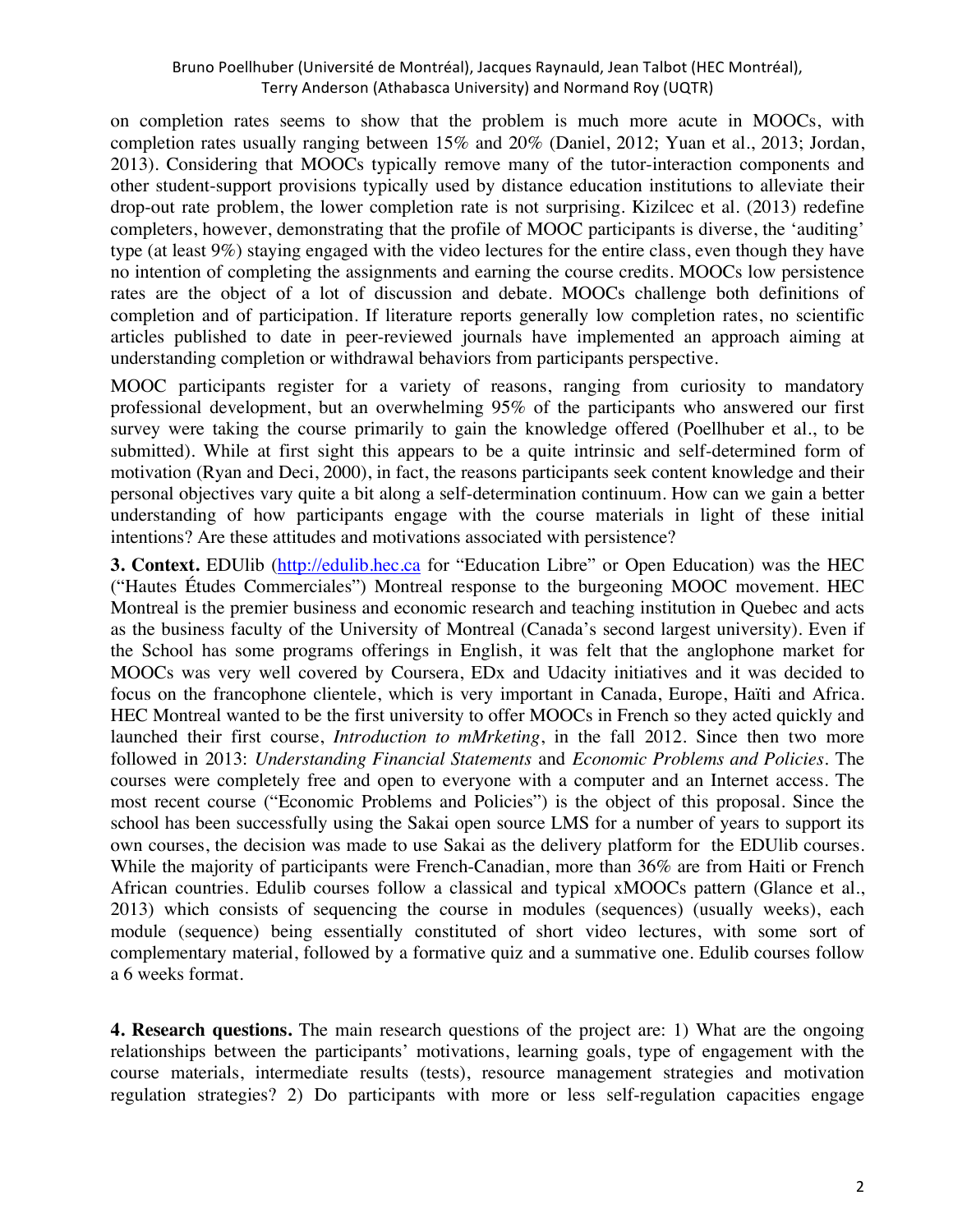differently with the course materials than other participants? 3) What factors and variables predict engagement with course materials, persistence and cognitive engagement?

## *4. 1 Conceptual framework*

This research is grounded in self-regulation and sociocognitive approach to motivation. In Cybernetics, the concept of self-regulation refers globally to systems that have a capacity to adjust and regulate their functioning in order to attain some target results or behavior according to some feedback. This view of regulating systems have provide heuristic value in the field of educational psychology and self-regulation have been the focus of numerous studies. "Self-regulated learning (or self-regulation) refers to the process by which learners personally activate and sustain cognitions, affects, and behaviors that are systematically oriented toward the attainment of learning goals." (Shunk & Zimmerman, 2008, p.9). In human behavior, psychological variables such as motivation (perceived value, self-efficacy) play an important role in regulation processes. Metacognitive strategies such as monitoring and correcting learning strategies is also an inherent component of learning self-regulation. "There is general agreement that self-regulation is a process in which people organize and manage their capacities – that is – their thoughts (e.g., competency beliefs), emotions (e.g., interest), behaviors (e.g. engagement with learning activities), and social-contextual surroundings (e.g., select a quiet, comfortable place to study) – in the service of attaining some desired future state (Pintrich & De Groot, 1990; Zimmerman, 2000)" (Reeve, Ryan, Deci & Jang, 2008), p. 237). In the perspective of self-determination theory (SDT) (Deci & Ryan, 1985), regulation of behavior can be controlled by forces outside the self (such as positive reinforcement), or, it can be relatively autonomous. With intrinsic motivation, regulation of behaviour is autonomous and adjusted according to an individual own interests and values. The SDT proposes a continuum of different types of motivation, ranging from a-motivation, to extrinsic motivation. Some types of extrinsic motivations can become more internalized and integrated than others: identified and integrated regulations can be also considered as additional forms of autonomous selfregulation (Reeve et al., 2007). Self-regulation theories focus alternatively on the what? e.g., the goals leaners seek to attain, the why?, e.g. the motives and reasons for which learners engage in some behaviors, and the how they engage, e.g. the strategies used to monitor and adjust behavior (Reeve et al., 2008).

Theories of motivation consider that "beliefs that people have about themselves are critical elements in the exercise of control and personal agency" (Pajares, 2008, p.123). In online and distance education courses, several aspects of motivation has been related to different aspects of performance, and persistence, this being particularly true of self-efficay (Poellhuber, 2007; Wang & Newlin, 2002; Jourdan, 2003; Joo, Taplin, Yum, Jegede, Fan, & Chan, 2001). Most sociocognitive motivation theories propose an expectancy-value model in which motivation is viewed as composed of a value component pertaining to the reasons why a learner engage in tasks (such as interest, usefulness, relevance), as well as of an expectancy component pertaining to the beliefs held about one's capacities (self-efficacy) or control over the output of a task. The general premises of expectancy-value models is that perceived value accorded to a task and expectancies about this task impacts on engagement, and the quantity and quality of their use of different self-regulatory strategies (Wigfield, Hoa & Klauda, 2008). In his definition of self-regulated learning, Pintrich (1999) outlined three categories of learning strategies: cognitive, metacognitive, and resource management, but this way of categorizing learning strategies is fairly common.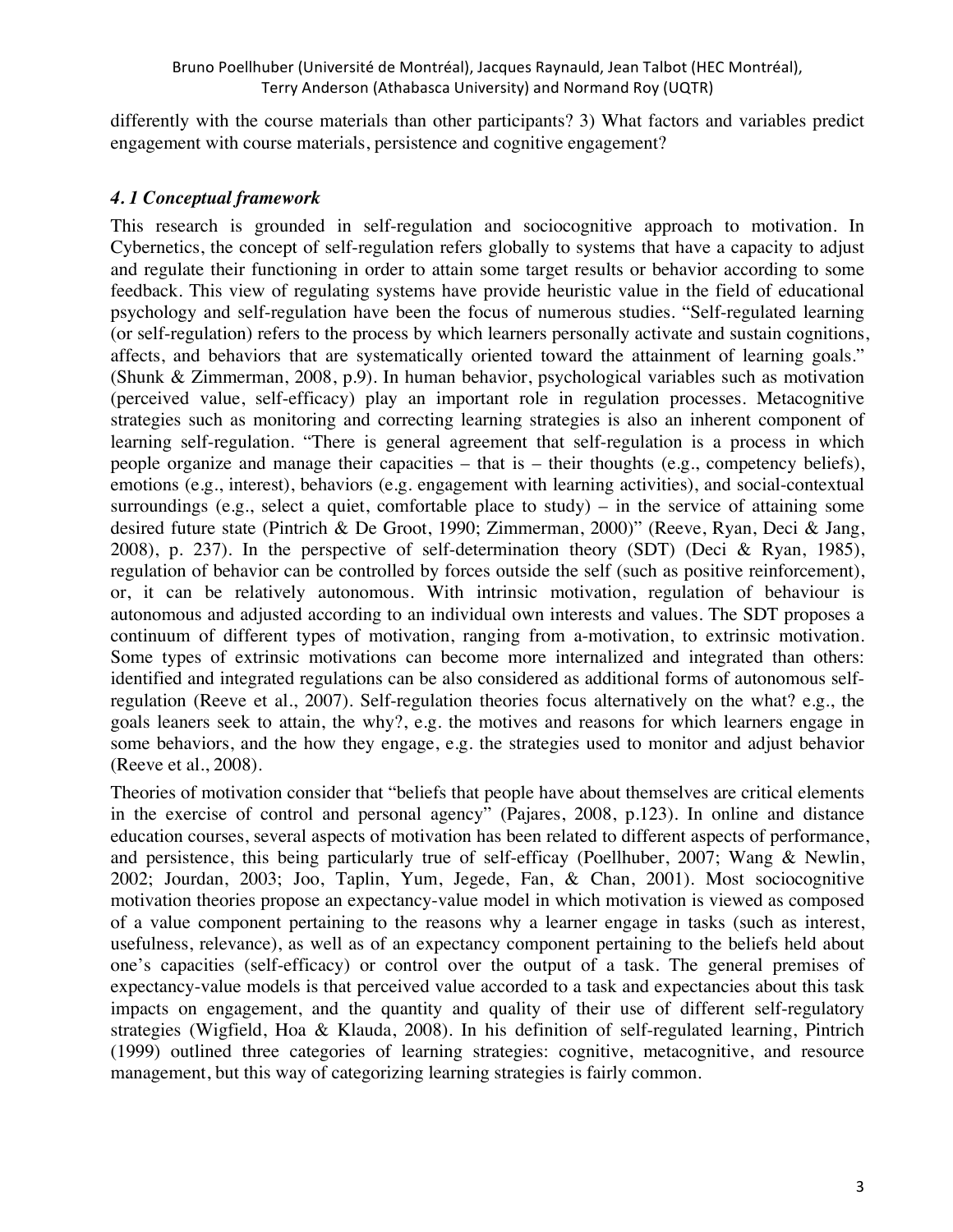## **5.** *Methodology*

The research proposal uses a mixed methods research methodology (Johnson & Onwuegbuzie, 2004) at the intersection of learning analytics and motivational research. The opportunity to crossreference data from questionnaires (perception data) with actual trace analysis offers a greater possibility of understanding the participants' behavior in the environment. While traces of participant activities pertain to behavioral engagement (Blumenfeld *et al.*, 2005), and tell little about cognitive engagement related to the strategies used by participants while they interact with the courses resources. The opportunity to associate perceptual data about motivation and learning strategies with trace analysis fits within the definition of Learning Analytics, and offers opportunities for an in-depth understanding of participants behaviors than an approach based only on trace analysis or perception data alone. Moreover, self-regulation models (Pintrich 2003, Zimmermann & Shunk, 2011) based partly on the MSLQ questionnaire (Pintrich et al., 1991) will be used to investigate the participants' engagement intent and motivation. Reasons to follow the course will be categorized along the extrinsic–intrinsic motivation continuum proposed by Ryan & Deci (2000).

## *5.1 Population*

!!!!!!!!!!!!!!!!!!!!!!!!!!!!!!!!!!!!!!!!!!!!!!!!!!!!!!!!!!!!

Participants are obviously French speaking. EDUlib MOOC inititative targets a smaller market than English MOOCs but the french speaking population is estimated at about 700 million people globally, including many who live in Africa, an area where MOOC deployment could positively impact access and related development. Preliminary analysis of EDUlib MOOC clientele shows that it is very similar to published MOOC participants characteristics on many essential sociodemographic data (University of Edinburgh, 2013) : age (34,4 % in the 24-33 group compared to 33 %, academic highest level of academic study completed (85,4 % with at least a college degree compared to 83,5 %), aspirations for MOOC participation (95 % to learn new things compared to 95 %).

**6. Data sources.** In the *Economic Problems and Policies* course, each week offers 6 short (10-12 min.) video lectures, accompanied by the possibility of downloading the slides used in the video lectures, as well as book chapter for "mandatory" reading. Two forums are proposed: one specific, related to the week content, and one general, permitting questions on course content (monitored by a course assistant). The evaluation of students consists of weekly quizzes and a final exam. Only the best four out of six quizzes are taken into consideration for the final grade. The material is released on Sunday night and the test on the following Friday. The students are given one week to submit their answers. The quizzes are computer graded and results provided immediately to participants. Peer evaluations are not used, mainly because Sakai did not provide tools to do so. A certificate of accomplishment is sent to those who maintained an average of at least 70%.

*Traces.* The data sources considered for this research proposal are traces of the participants behavior in the Sakaï<sup>1</sup> environment and answers to 4 questionnaires. Traces are available in the Sakaï environment for all available courses resources for a specific set of users and a specific time frame through the Sakaï report tool; video consultation, readings and powerpoints downloads, grade obtained as well as non completed attempts to formative and summative tests, discussion forum consultations, discussion forums contributions.

 $1$  « Over 350 educational organizations use Sakai as a learning management system, research collaboration system and ePortfolio solution. »( http://www.sakaiproject.org/)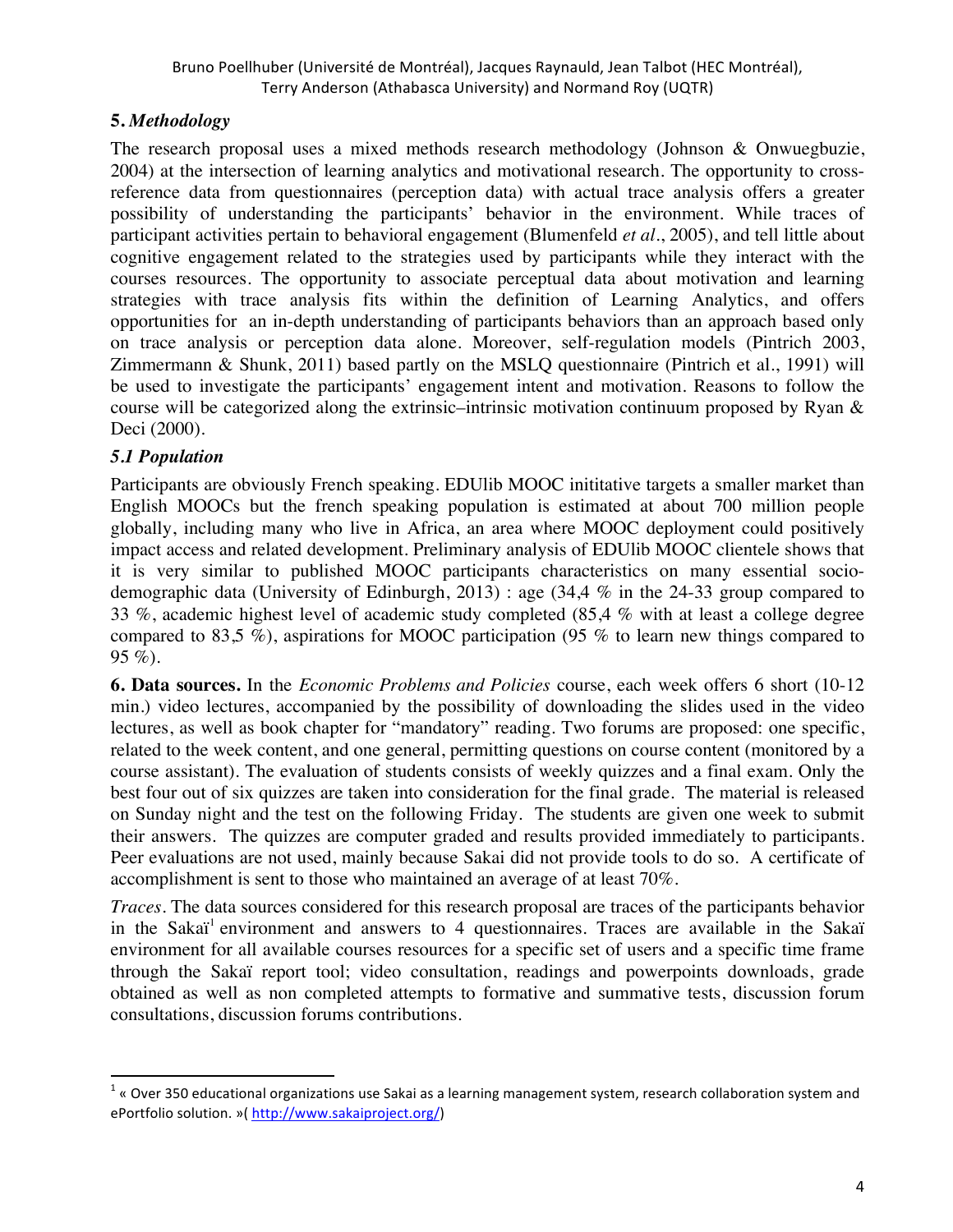*Questionnaires.* Initial participant motivation toward the course is measured by the Motivated Strategies for Learning Questionnaire (MSLQ) (Pintrich *et al.,* 1991), as well as by the DSSES (Distance Study Self-efficacy Scale), an instrument developed to measure student self-efficacy towards distance courses (Poellhuber, 2007). The initial questionnaire also contains sociodemographic variables, reasons for taking the course, anticipations, digital literacy scale, etc. A short questionnaire is distributed after the end of the two first weeks of the course, composed of the variations of the participants objectives of participation, in the course, as well as of the MSLQ resource management strategies scales. The final questionnaire was composed of an adaptation of the MSLQ cognitive strategy scales (Bouffard, 2005), satisfaction scale (Vallerand & Bissonette, 1990), and some items pertaining to course evaluation and participants' future intentions. In the MOOC course being investigated 4895 participants registered for the course, 1278 logged in at least once in the two first weeks of the course, and of these, 749 answered the initial survey, for a 58.6% return rate (which compares quite well with returns from survey questionnaire reported by other MOOC researchers Mackness et al., 2010). 230 participants answered the final survey. The Sakaï report tool (which collects data on all participant activities in the course) will be used to extract data in order to determine course participation profiles using a methodology inspired by Kizilcec et al. (2013). The traces of interaction with course materials will be analysed to form learning profiles emerging from a cluster analysis procedure (Field, 2010, Garson, 2012).

The MSLQ had been previously translated and validated into French following a transcultural validation approach (Vallerand, 1989) involving translation, reverse translation, pilote testing with a small number of participants and statistical validation with Fench-speaking postsecondary students (Poellhuber, 2007; Deschaines et al., 2012). As some adaptations had to be made in the MOOC context and the MOOC clientele, exploratory factor analysis will be used, as well as reliability analysis (Kim, 2009; Vallerand, 1989). In our previous experience with the MSLQ, the cognitive and metacognitive scales did not behave well; results from principal component analysis did not reproduce the factor structure supposed to be associated with the theory (showing a confusion between the metacognitive strategies scales and the critical thinking one). We thus decided to replace this part of the MSLQ by a French-Canadian instrument (Bouffard, 2005), that was used and validated with a francophone clientele.

## *6.1 Data analysis*

*Traces analysis.* Traces will first be extracted from the Sakaï environment and imported into a SQL database. Data for the questionnaire respondents will be extracted and the rest of the data will be anonymized (e.g. stripped of any identification information). After data cleansing and integrity verifying, SQL queries will be constructed to aggregate data according to the activities and resources associated with each course (week 1, week 2, etc.).

Traces will feed a statistical procedure of Two-Steps cluster analysis. This procedure is preferred whith a sample over 200 participants. Moreover, while combining hierarchical and k-mean methods, Two-Steps analysis can work with continuous and categorical data (Garson, 2012), a feature which will be particularly relevant to this analysis with quantitative test results and qualitative data on resources (consulted/ not consulted). To ensure cluster stability, two procedures will be conducted. First, dataset will be split in halves and the two solutions' cluster centroid will be compare. Second, cluster analysis can be sensible to sample order (Garson, 2012). Therefore, to determine final solution, multiple analysis will be conducted on randomize sample order (Mooi and Sarstedt, 2011). The final cluster model will be compared to the categorisation offered by Kizilcec et al. (2013).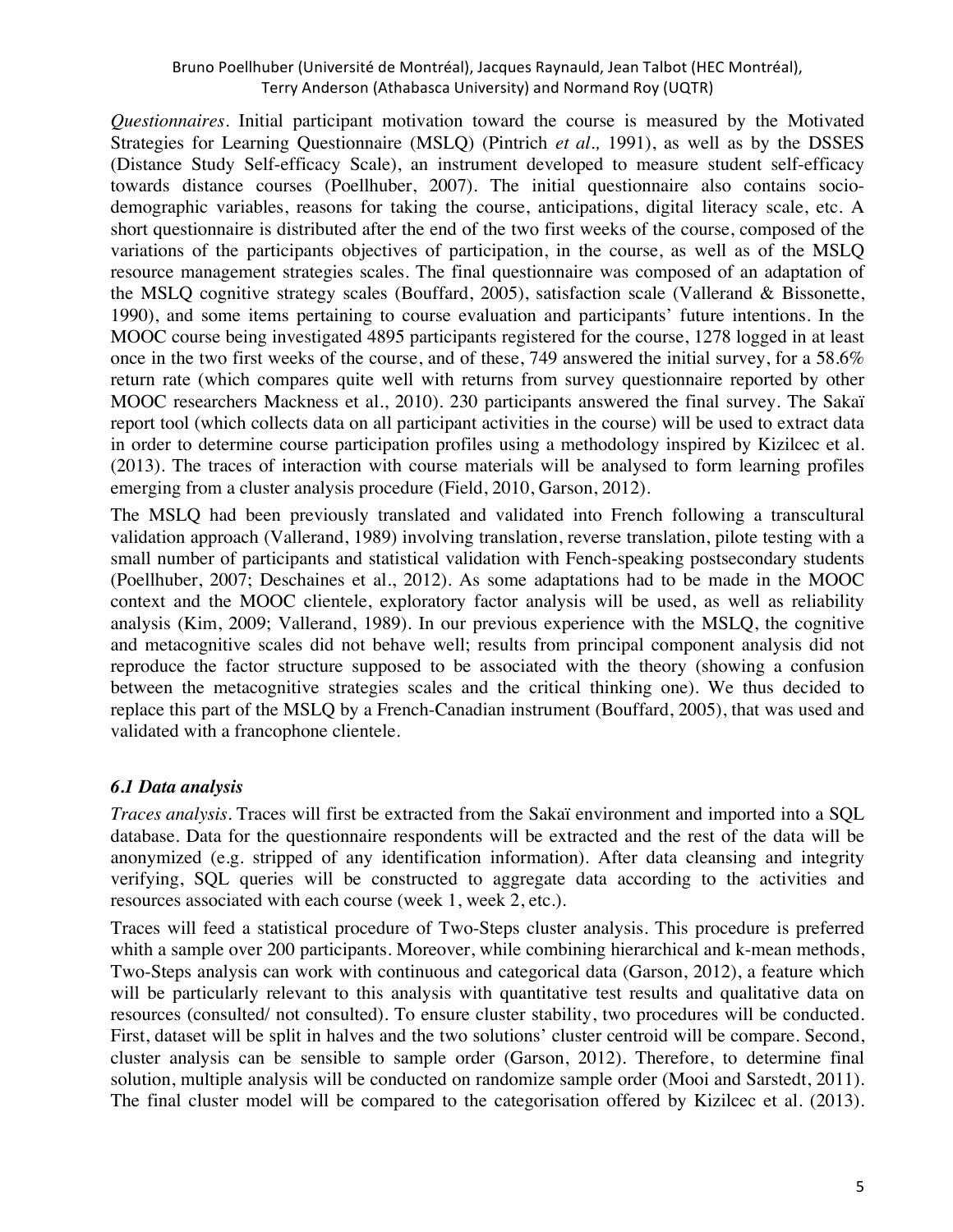Furthermore, participants will be assigned to a category for each course period to determined variation in the ongoing course. Those results will provided both general and specific portrait of students' participation in MOOC activities.

*Questionnaire analysis.* Data from each questionnaire will be extracted, cleansed and imported in SPSS. All motivational, cognitive engagement and resource management scales will be computed and validated using confirmatory factor analysis and scale reliability calculations. The questionnaires will be merged in a single file along with the unique identifier provided by respondents (the Edulib access code). The results of the cluster analysis categorization will also be integrated for each participant at each time period, as well as all the formative and summative tests results or tests attempts. The individual's socio-economic characteristics and the motivational variables of the first questionnaire will be used to predict engagement in the first week according to logistical regression procedures. Participating minimally in the course will correspond to at least an 'auditing' behavior, auditing being defined as watching at least 4 of the 6 videos mini-lectures with no attempts at quizzes. Variables from the first week questionnaire will then be added to the logistical regression model to build a model predicting engagement in the second week. This new model will be tested to predict engagement in week 3 and course completion. Completion will be defined as having at least an auditing behavior throughout the course, i.e. viewing more than 67 % of the video lectures (this cutout point has been discussed and set with the course teacher and represents what he considers being a relatively complete course. Using the same technique (logistic regression) we will try to analyze the changes in the behavior of participants between the first and second week. We will then use a longitudinal structural equation modeling approach (Little, 2013) to analyze how initial goals and motivations impact on early course engagement (resources viewed and resources management strategies), how quiz results or attempts are related to learning goals and further course engagement. For each sets of analysis, clusters assigned to each students will be used as an independent variable. The research project has been submitted and approved by the Université de Montréal ethics review committee.

## *6.2 Forces and limits of the methodology*

While MOOC research based on a learning analytics approach (e.g. Kizilcek et al., 2013), or on perceptual data (University of Edinburgh, 2013) is emerging, we found no example of how traces analysis and perceptual data are crossed and analyzed in a longitudinal way throughout a MOOC. This mixed methods approach will help understand MOOCs' participants variations of engagement throughout the course and shed new light on factor influencing MOOC success. The MOOC course itself follows a very typical xMOOC format, and the participant population does not seem to differ demographically from typical English speaking MOOC participant, except for the spoken language. There might be cultural variations associated with this MOOC clientele. Even though MOOC participantion is voluntary and that the sample does not represent a systematic or probabilist sample of international French speaking population (which does limit the generalizability of results), there is no reason to believe that this population is very different from typical MOOC participants in any language.

**7. Research team.** Bruno Poellhuber, faculty member of the Educational Science Faculty of the Université de Montréal, has been conducting research on factors and interventions to improve retention rates in distance education for over 10 years. Along with Terry Anderson (AU professor and former Canada Research Chair on Distance Education), one of the top Canadian scholars in the field of distance education, he led a research initiative on the use of social networking and webconferencing in a partnership of four distance education institutions. Jean Talbot is a professor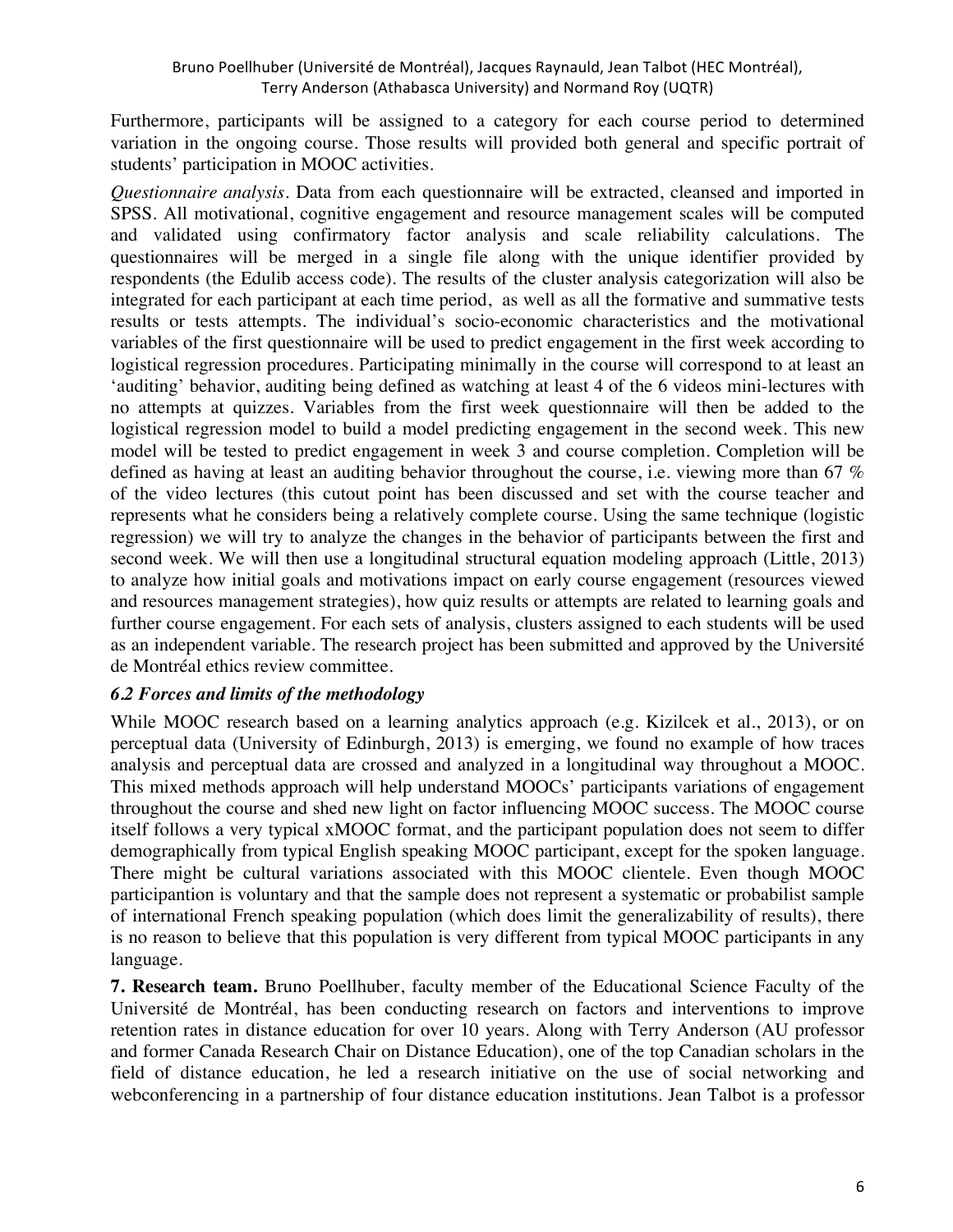of information technology at HEC Montreal where he focuses on the pedagogical uses of IT, business process management and IT governance. He is the director of the Centre for learning and teaching at HEC Montreal and the originator of the Edulib project. Jacques Raynauld is a faculty member at HEC Montreal where he holds the Chair on Teaching and Learning in Management Education. He is the director of MATI Montreal, a Université de Montréal campus research lab on technology, teaching and learning. He has taught one Edulib MOOC. Normand Roy is associate professor at UQTR. His experience with quantitative and qualitative data analysis is extensive highly diversified and involved complex statistical methods (multilevel analysis, growth latent model, logistical regression, cluster analysis, structural equation modeling) and mixed methods analysis (content analysis, time-series with qualitative data, sequential analysis).

This research team offers strong and complementary practical, pedagogical and research expertise in the area of distance teaching, quantitative and mixed methods research, MOOCs and learning with technology.

### **8. Budget and calendar.**

All expenses will go towards the remuneration of a doctoral student research assistant.

| <b>Task</b>                                                                                                 | <b>Hrs</b> | \$                     | <b>Date</b> |
|-------------------------------------------------------------------------------------------------------------|------------|------------------------|-------------|
| Recuperating, cleansing and merging of questionnaires data,                                                 | 36         | \$908                  | Sept        |
| with documentation of the error proof procedure                                                             |            |                        |             |
| Validation of the single identifier (Edulib code)                                                           | 12         | \$303                  | Sept        |
| Exploratory or confirmatory factor analysis and reliability<br>analysis; interpretation                     | 12         | \$303                  | Sept        |
| Scales computation and descriptive statistics                                                               | 5          | $$126$ Sept            |             |
| Extracting traces from the Sakaï environment in a SQL<br>database                                           | 14         | \$353                  | Sept        |
| Elaborating SQL queries to agregate data for each period                                                    | 21         | $$530$ Sept            |             |
| Validation of activities declaration (2nd and 3rd<br>questionnaires) with Sakal traces                      | 8          | \$202                  | Sept        |
| Data merging and final cleansing                                                                            | 25         | \$630                  |             |
| Cluster analysis of traces and validation with research team<br>members until satisfactory model            | 28         | $\overline{$}706$ Sept |             |
| Computation of traces category for each period for each<br>participant, and merging with questionnaire data | 21         | \$530                  | Oct         |
| Logistical regression model elaboration and interpretation                                                  | 28         | $$706$ Oct             |             |
| Data preparation for structural equation modeling                                                           | 21         | \$530                  | Oct         |
| Structural equation modeling analysis with SPSS Amos                                                        | 28         | $$706$ Oct             |             |
| Preliminary report preparation for the research team (tables,<br>graphs and elements of interpretation)     | 28         | \$706 Oct              |             |
| Discussion of results and further analysis                                                                  | 28         | $$706$ Oct             |             |
| Redaction of detailed methodological procedures                                                             | 21         | \$530 Nov              |             |
| Draft of the IRRODL paper plan                                                                              | 18         | $$454$ Nov             |             |
| First draft of the IRRODL paper                                                                             | 56         | $$1412$ Nov            |             |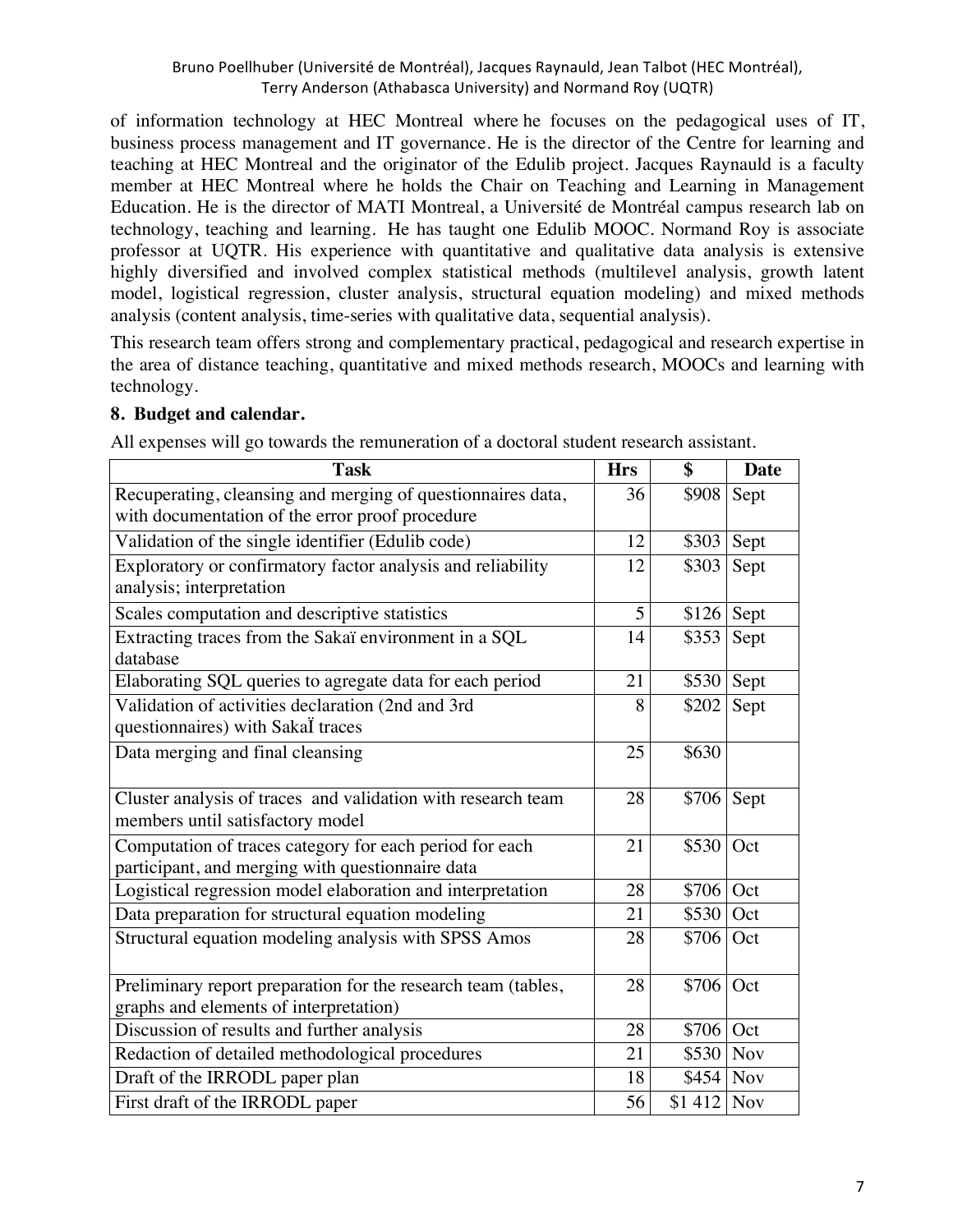| Draft of the conference presentation                         | 36 | \$908       | <b>Nov</b> |
|--------------------------------------------------------------|----|-------------|------------|
|                                                              |    |             |            |
| Revision of the first draft of the IRRODL paper according to | 24 | \$605       | Dec        |
| conference feedback                                          |    |             |            |
| Report to the ethics committee                               | 6  | \$151       | Jan        |
| Participation to research team meetings (every 2 weeks)      | 42 | \$1 059     | ongoing    |
| Final article revision                                       | 24 | \$605       |            |
| Final report production                                      | 72 | $$1816$ Feb |            |
| <b>TOTAL</b>                                                 |    | \$15 485    |            |
|                                                              |    |             |            |
| Administration fees for research contract (Université de     |    | \$6 194     |            |
| Montréal): 40 % of Grant total                               |    |             |            |
| <b>TOTAL</b>                                                 |    | \$21 678    |            |

The budget includes University of Montreal administration fee, but does not provide for any administration fee that might be asked by Athabasca University. At University of Montreal, remuneration of assistants is under a collective agreement that fixes the salary at 22,72 \$/hour, to which we have to add about 11 % for diverse employers' contribution, for a total cost of 25,22 \$/hr. The proposed calendar has been elaborated in order to optimize quality of what will be presented at the MRI conference early December and of other outputs (article, research report). Work on the project will start early and the prospective doctoral student working on the project has been identified. University of Montreal already had a research contract with Athabasca and it will be easy to use it as a model for this particular project.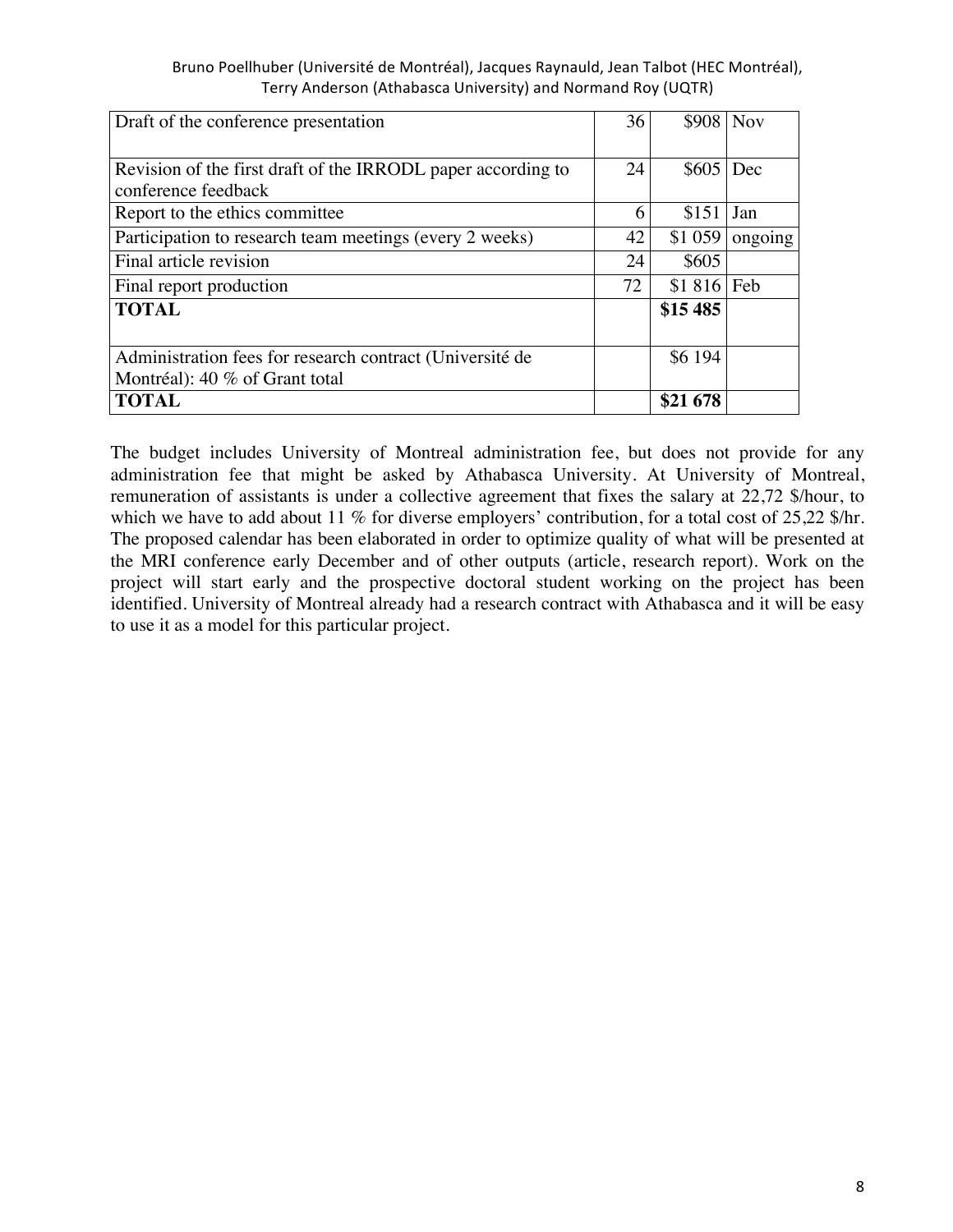#### **REFERENCES**

- Bates, T. (2012). What's right and what's wrong about Coursera-style MOOCs? Retrieved from http://www.tonybates.ca/2012/08/05/whats-right-and-whats-wrong-about-coursera-stylemoocs/
- Bernard, R. M., Abrami, P. C., Lou, Y., Borokhovski, E., Wade, A., Wozney, L., et al. (2004). How Does Distance Education Compare With Classroom Instruction? A Meta-Analysis of the Empirical Literature. *Review of Educational Research, 74*(3), 379-439.
- Blumenfeld, P., Modell, J., Bartko, W. T., Secada, W. G., Fredricks, J. A., Friedel, J. & Paris, A. (2005). School Engagement of Inner-City Students During Middle Childhood. In C. R. Cooper, C. T. Garcia Coll, W. T. Bartko, H. Davis & C. Chatman (éds.), *Developmental pathways through middle childhood. Rethinking contexts and diversity as resources* (pp. 145-170). Mahwah, NJ, US: Lawrence Erlbaum Associates, Publishers.
- Daniel, S. J. (2012). Making sense of MOOCs: Musings in a maze of myth, paradox and possibility. *Journal of Interactive Media in Education*, *3*.
- Field, A. (2013). *Discovering Statistic using IBM SPSS statistics*. SAGE Publications Ltd.
- Garrison, D. R., Anderson, T., and Archer, W. (2000). Critical Inquiry in a Text-based Environment: Computer conferencing in higher education. *The Internet and Higher Education*, *2*(2-3), 1 – 19.
- Glance, D.G., Forseym M. & Riley, M. (2013). The pedagogical foundations of massive open online courses. *First Monday*, *8*, 5. Retrieved from: http://firstmonday.org/ojs/index.php/fm/article/view/4350/3673
- Hill, J. (2013). MOOCs Beyond Professional Development: Coursera's Big Announcement in Context. *e-Literate blog*. Consulted at http://mfeldstein.com/moocs-beyond-professionaldevelopment-courseras-big-announcement-in-context/
- Johnson, L., Adams, S., Cummins, M., Estrada, V., Freeman, A., & Ludgate, H. (2013). The NMC Horizon Report: 2013 Higher Education Edition.
- Johnson, R. B., & Onwuegbuzie, A. J. (2004). Mixed methods research: a research paradigm whose time has come. *Educational Researcher, 33(7),* 14-26.
- Jordan, K. (2013, march 7). A Research Summary on MOOC Completion Rates. *EdLab. Teachers college. Columbia University.* Blog. Retrieved from http://edlab.tc.columbia.edu/index.php?q=node/899
- Jourdan, L. F. (2003). Differences in predictors of online and classroom performance. Paper presented at the *Selected papers from the 14th International conference on college teaching and learining.*
- Garson, D. (2012). *Cluster Analysis*. Ashenoro, NC: Statistical Associates Publishers.
- Kizilcec, R. F., Piech, C., & Schneider, E. (2013). Deconstructing disengagement: analyzing learner subpopulations in massive open online courses. In *Proceedings of the Third International Conference on Learning Analytics and Knowledge* (pp. 170-179). ACM.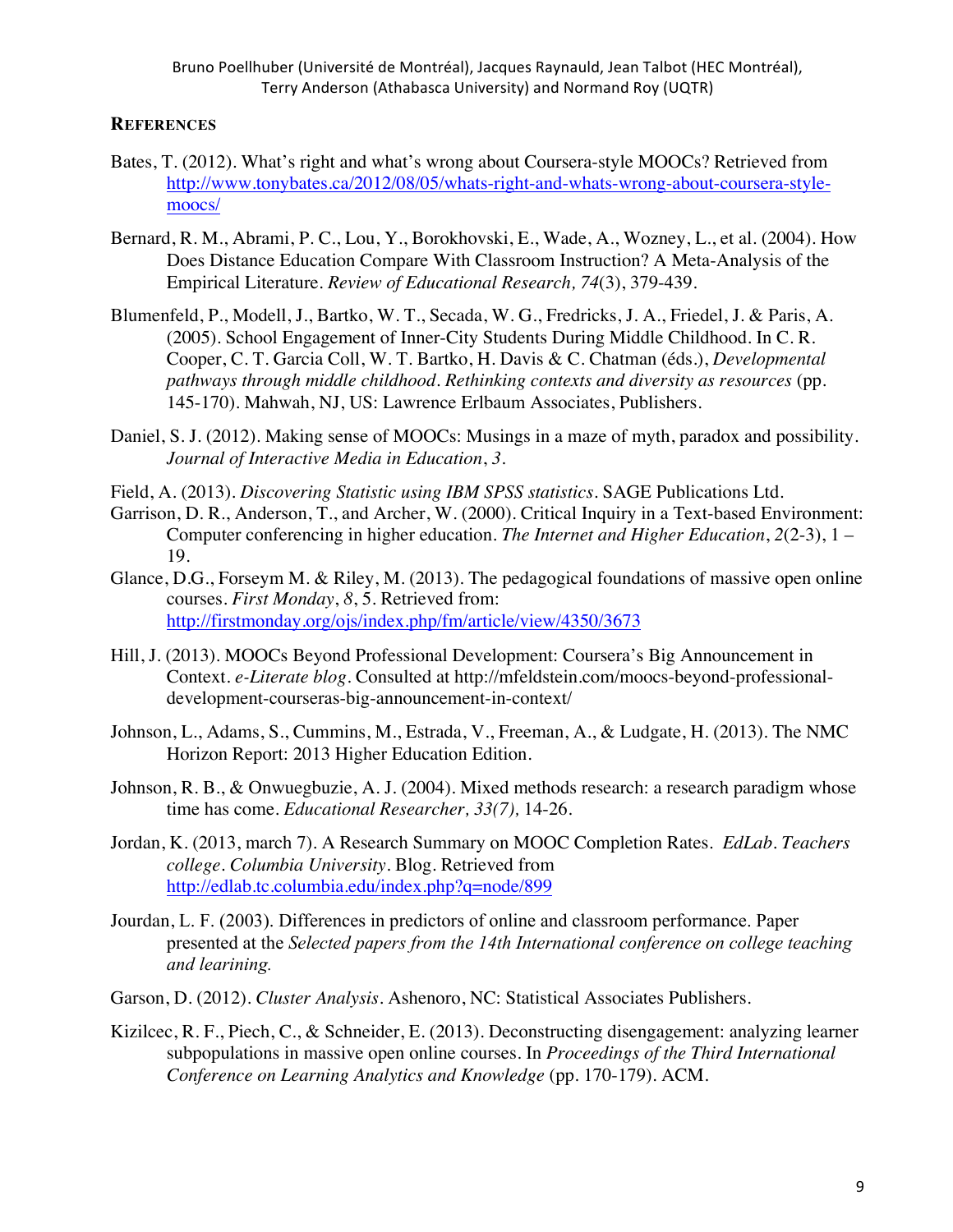- Kolowich (2012). At Educause, a discussion about OER. Inside Higher Ed. Retrieved from http://www.insidehighered.com/news/2012/11/08/educause-discussion-about-oer
- Little, T.D. (2013). Longitudinal Structural Equation Modeling. Guilford Press.
- Mackness, J., Mak, S., & Williams, R. (2010). The ideals and reality of participating in a MOOC. In *Networked Learing Conference* (pp. 266-275). University of Lancaster.
- Massive open online course. (2013). In *Wikipedia*. Retrieved June 20 2013 from http://en.wikipedia.org/wiki/MOOC
- Mooi, E. and Sarstedt, M. (2011). Cluster analysis. In *A Concise Guide to Market Research (pp.237- 284)*. Springer-Verlag Berlin Heidelberg.
- Pajares, F. (2008). Motivational role of self-efficacy beliefs in self-regulated learning. *Motivation and self-regulated learning: Theory, research, and applications*, 111-139.
- Pappano, (2012, Nov. 2). Year of the MOOC, *New York Times.* Retrieved from http://www.nytimes.com/2012/11/04/education/edlife/massive-open-online-courses-aremultiplying-at-a-rapid-pace.html?pagewanted=all $&r=1&$
- Pintrich, P. R. (2003). Motivation and classroom learning. In W. M. Reynolds &. G.E. Miller (Eds) (Ed.), *In handbook of psychology, vol 7: Educational psychology* (pp. 103-122). Hoboken, N.J.: John Wiley & sons.
- Pintrich, P.R., Smith, D.A.F., Garcia, T., & McKeachie, W. (1991). *A manual for the use of the Motivated Strategies for Learning Questionnaire (MSLQ).* Ann Arbor, The University of Michigan, 76 p.
- Poellhuber, B. (2007). Les effets de l'encadrement et de la collaboration sur la motivation et la persévérance dans les formations ouvertes et à distance soutenues par les TIC. Doctoral thesis. Université de Montréal.
- Poellhuber, B; Anderson, T.; Raynauld, J.; Talbot, J. (to be submitted). Openness and motivations in a medium scale xMOOC. *IRRODL*.
- Reeve, J., Ryan, R., Deci, E. L., & Jang, H. (2008). Understanding and promoting autonomous selfregulation: A self-determination theory perspective.*Motivation and self-regulated learning: Theory, research, and application*, 223-244.
- Ryan, R. M., & Deci, E. D. (2000). Self-determination theory and the facilitation of intrinsic motivation, social development, and well-being. *American Psychologist, 55*(1), 68-78.
- Taplin, M., Yum, J. C. K., Jegede, O., Fan, R. Y. K., & Chan, M. S.-c. (2001). Help-seeking strategies used by high-achieving and low-achieving distance education students. *Journal of Distance Education/Revue de l'enseignement à distance, 16*(1), 56-69, [Electronic Version]. Retrieved 15/10/2006 from: http://cade.athabascau.ca/vol16.1/taplin.html.
- University of Edinburgh (2013). MOOCs@Edinburgh 2010 Report #1. Retrived from http://hdl.handle.net/1842/6683